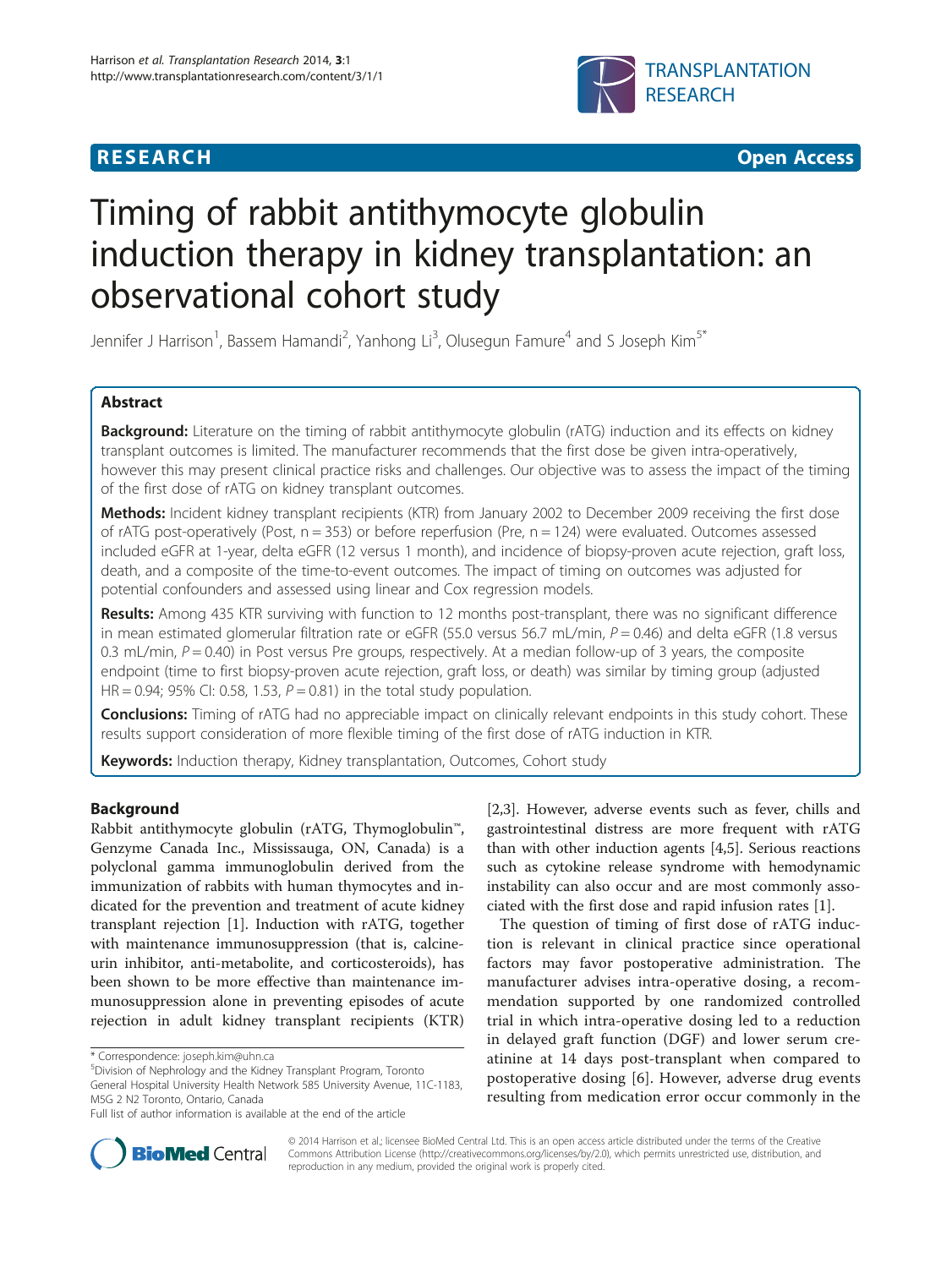peri-operative setting and are a major cause of morbidity and mortality [[7\]](#page-8-0).

The operating room environment, with its multiple diversions and production pressures, dynamic changes in patient physiology, and the potential for provider fatigue, all contribute to this safety risk [[7\]](#page-8-0). For this reason, we have implemented a practice change at our center in recent years to begin administration of induction therapy in the immediate postoperative period. There is a paucity of published data to support this approach and little is known about the impact of timing of the initial dose on long-term outcomes.

The primary objective of this study was to compare renal function at one year in KTR receiving the first dose of rATG postoperatively versus prior to graft reperfusion. The secondary objective was to compare the risk of achieving the composite endpoint of biopsy-proven acute rejection (BPAR), graft loss, or death across induction timing groups.

## Patients and methods

## Study design and population

We conducted a single-center observational cohort study of all de novo KTR receiving rATG induction therapy from 1 January 2002 to 31 December 2009 with follow-up until 31 December 2010. We included all patients receiving at least one dose of rATG for the purpose of induction within 7 days of transplantation. Patients who received a partial course of another induction agent (for example, basiliximab) were included. Excluded from the analysis were multi-organ transplant recipients, cases of primary nonfunction, and patients undergoing desensitization protocols.

Standard maintenance immunosuppression during the study period included a calcineurin inhibitor, mycophenolate mofetil, and prednisone. Until 2005, the first-line calcineurin inhibitor was cyclosporine microemulsion, with  $C_2$  level monitoring to a target of 1,700 ng/mL posttransplant. Subsequently, tacrolimus became the standard calcineurin inhibitor with trough level monitoring to a target of 10 to 15 ng/mL or 5 to 8 ng/mL for high and low immunologic risk patients, respectively. Some patients at high risk of developing new-onset diabetes mellitus were initiated on cyclosporine microemulsion. Since 2005, the initial  $C_2$  target for cyclosporine microemulsion has been modified to 1,000 to 1,200 ng/mL. Standard steroid therapy included a pre-operative dose of intravenous methylprednisolone 1 mg/kg followed by an oral prednisone taper. Prior to 2006, patients received a slow prednisone taper to 5 mg per day over the first 3 months. Since 2006, all patients at low immunologic risk receive a rapid prednisone taper to 5 mg per day by postoperative day 7. Mycophenolate mofetil was used at a dose of 1 g orally twice daily starting immediately post-transplant. The dosing

regimen was adjusted to 500 mg orally four times daily for patients experiencing adverse gastrointestinal effects. For refractory symptoms the dose of mycophenolate mofetil was reduced at the discretion of the treating physician.

Acute rejections were treated with intravenous corticosteroids, rATG, intravenous immunoglobulin, and/or plasmapheresis (the latter two treatments for acute antibody-mediated rejection). Rituximab was also used in cases of refractory acute antibody-mediated rejection. Biopsies were performed for indication and reviewed by a renal pathologist using the Banff classification.

### Exposure and outcome assessment

Patients were grouped according to the timing of the first dose of rATG. Those who received the first dose prior to graft reperfusion (pre- or intra-operatively) were included in the 'Pre' group. Patients receiving the first dose of rATG postoperatively were included in the 'Post' group.

The primary outcome was the eGFR using the Chronic Kidney Disease Epidemiology Collaboration estimated glomerular filtration rate (CKD-EPI) equation at one year post-transplant [\[8](#page-8-0)]. The secondary outcome was the composite endpoint of BPAR, graft loss, or death. All forms of acute rejection (T cell-mediated and antibodymediated) were included in the composite endpoint. Graft loss was defined as the need to return to chronic dialysis or pre-emptive re-transplant. All deaths occurred prior to graft loss.

## Potential confounders

Recipient, donor, and transplant characteristics, as well as the indication for rATG induction, total rATG dose, starting time of rATG infusion and duration of therapy, were collected through a review of medical charts and our center's Comprehensive Renal Transplant Research Information System (CoReTRIS) database. Recipient characteristics included age, sex, race, cause of end-stage renal disease (ESRD), body mass index, peak panel reactive antibody (PRA) level, time on dialysis, and re-graft status. Donor characteristics included donor type (deceased versus living), age, sex, and body mass index. Along with induction therapy, transplant characteristics included maintenance immunotherapy, occurrence of DGF (defined as the need for at least one dialysis session within the first week post-transplant) and transplant era (grouped as 2002 to 2004, 2005 to 2007, and 2008 to 2009). All of the above variables were included as potential confounders in our statistical models.

Total rATG dose (adjusted for weight) and indication for induction were also included in all statistical models. Indication categories included high-risk recipient and donor, high-risk recipient, high-risk donor, and low-risk recipient and donor. Categorization was based on the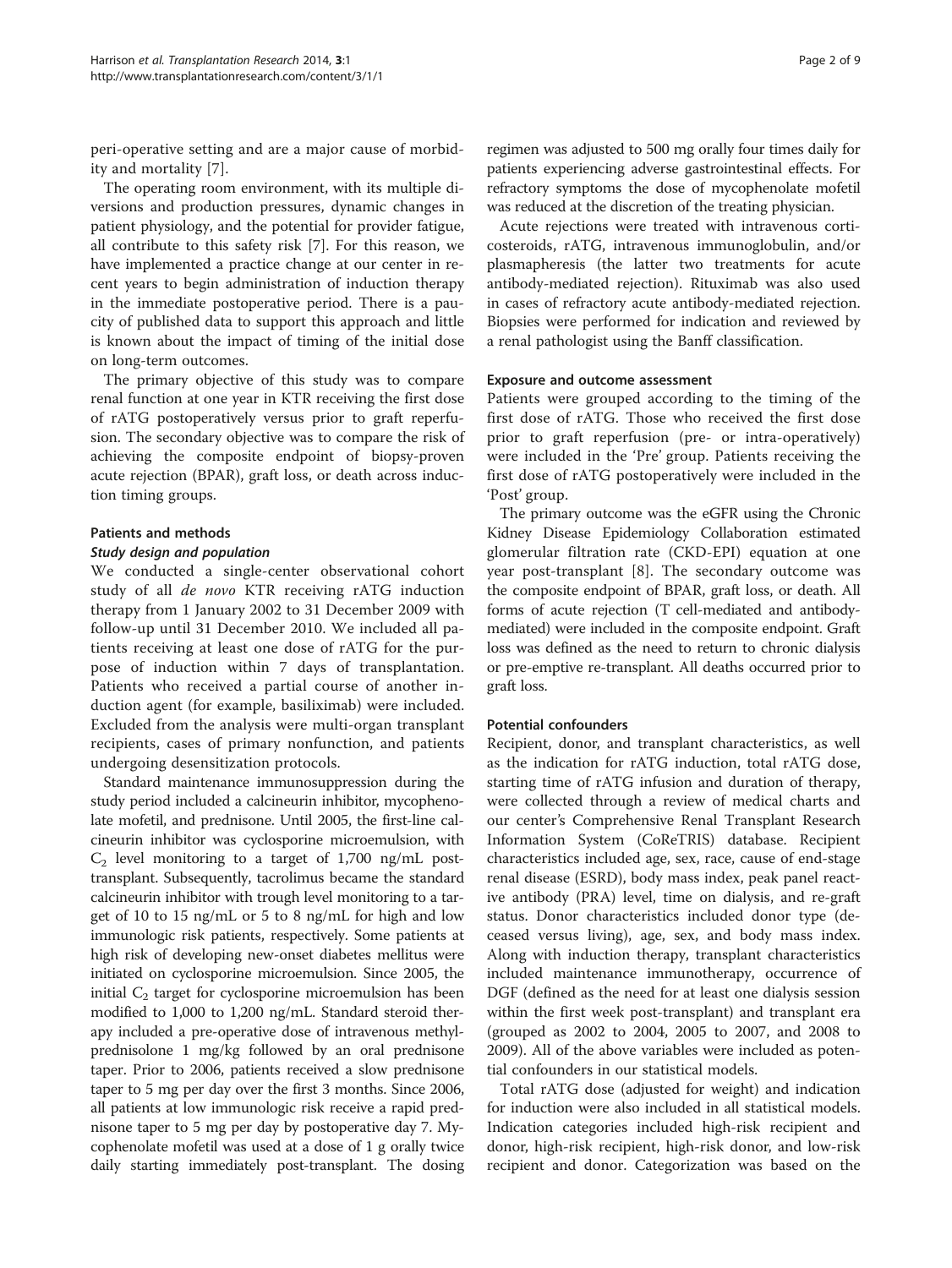clinical assessment of the attending physician as noted in the medical chart. In addition, recipients were classified as high-risk if any of the following were noted: peak PRA greater than 10%, presence of known donorspecific antibody, or re-graft status. Donors were considered high-risk if they were expanded criteria (ECD) or donation after cardiac death (DCD).

## Statistical analysis

Standard baseline characteristics were compared using parametric (unpaired t-test or one-way analysis of variance (ANOVA)) and non-parametric (Mann-Whitney U test or Kruskal-Wallis test) for continuous variables as appropriate. Proportions were compared using the Fisher's exact or the chi-square tests. The association of timing and CKD-EPI eGFR at 12 months was evaluated while simultaneously accounting for confounding variables using multiple linear regression models. Changes in eGFR from month 1 to month 12 were also calculated in order to relate the induction timing strategy to the trajectory of eGFR over the first year post-transplant.

Time to the composite endpoint of first BPAR, graft failure, or death was examined using multivariable Cox proportional hazards models. The individual components of the composite endpoint were also evaluated separately. The timing of induction therapy was introduced as an indicator variable with the pre/intra-operative dosing strategy serving as the referent group. Other recipient, donor, and transplant covariates were introduced to adjust for potential confounding. An interaction term was used in our fully adjusted models to determine if donor type significantly modified the association between induction timing and each of the outcomes studied. The assumption of proportionality was graphically examined using log (cumulative hazard) plots and scaled Schöenfeld residuals. No important violations of the proportionality assumption were identified.

All analyses were performed using Stata/MP 11.2 (College Station, TX, USA). A two-sided  $P$  value of <0.05 was considered statistically significant. Approval for the study was obtained through the Research Ethics Board of the University Health Network.

## Results

A total of 555 KTR received induction therapy with rATG during the 8-year study period. From this cohort, 78 patients were excluded (38 in desensitization protocols, 21 multiple organ recipients, 14 with primary nonfunction, and 5 lacking follow-up data). Of the 477 remaining patients, 124 (26%) had rATG induction initiated prior to graft re-perfusion (Pre), while 353 (74%) started rATG post-operatively (Post). Overall, the median time to beginning the rATG infusion in the Post group was 7.3 hours from the time of leaving the operating room (interquartile range  $5.4$  to  $15.1$  hours;  $n = 268$  observations). Median time to starting rATG was greater for those who developed DGF  $(n = 74)$  compared to those who did not  $(n = 194)$ (9.2 versus 6.6 hours respectively,  $P < 0.001$ ).

Baseline characteristics were similar between groups and most potential confounders were equally distributed (Table [1](#page-3-0)). Patients in the Post group were more likely to be older, receive a deceased donor transplant, have a shorter cold ischemia time, have a longer length of hospital stay and experience DGF. A significant era effect was observed with more patients receiving the first dose of rATG post-operatively in the later era. Patients in the Post group were also more likely to be on a tacrolimusbased regimen. There were no statistically significant differences between the groups in the other variables that were assessed.

Table [2](#page-4-0) displays the indications for induction therapy and specific treatment characteristics. The most common indication for rATG in the Pre group was high-risk recipient (53.2%), whereas in the Post group it was lowrisk recipient with a low-risk donor (40.2%). The mean total and weight-adjusted dose of rATG was significantly higher in the Pre group. The total number of doses administered was similar between the two groups.

Thirteen and 29 patients were excluded from the primary endpoint analysis in the Pre and Post groups respectively due to graft loss, death with function, or loss to follow-up within the first year. Timing of the first dose of rATG failed to demonstrate a statistically significant association with the CKD-EPI eGFR at 12 months (mean CKD-EPI eGFR of  $55.0 \pm 21.1$  versus 56.7 ± 18.2 mL/min in the Post versus Pre groups,  $P = 0.46$ ). Results from the multiple linear regression model are shown in Table [3.](#page-5-0) When adjusted for recipient, donor, and transplant covariates, the difference between the groups remained small ( $\beta$  = 0.64 (95% CI:  $-2.82, 4.11$ ,  $P = 0.72$ ). This difference remained similarly non-significant when renal function was assessed using the four-variable MDRD (Modification of Diet in Renal Disease) eGFR equation and after adjustment for the type of calcineurin inhibitor, the use of corticosteroid withdrawal regimens, or for patients receiving only one dose of basiliximab.

The difference in eGFR (that is, delta eGFR) from 1 to 12 months was similar across the groups  $(1.8 \pm 16.4 \text{ versus}$  $0.3 \pm 17.2$  mL/min for Post versus Pre groups,  $P = 0.40$ ). In the adjusted model, the difference in delta eGFR for the Post versus Pre groups was not statistically significant ( $\beta$  = 1.77 (95% CI: -2.08, 5.63), P = 0.37) (Table [3\)](#page-5-0).

Inclusion of an interaction term in our fully adjusted models revealed that donor type did not significantly modify the association between rATG timing and eGFR (12 months) and delta eGFR (1 to 12 months) (data not shown).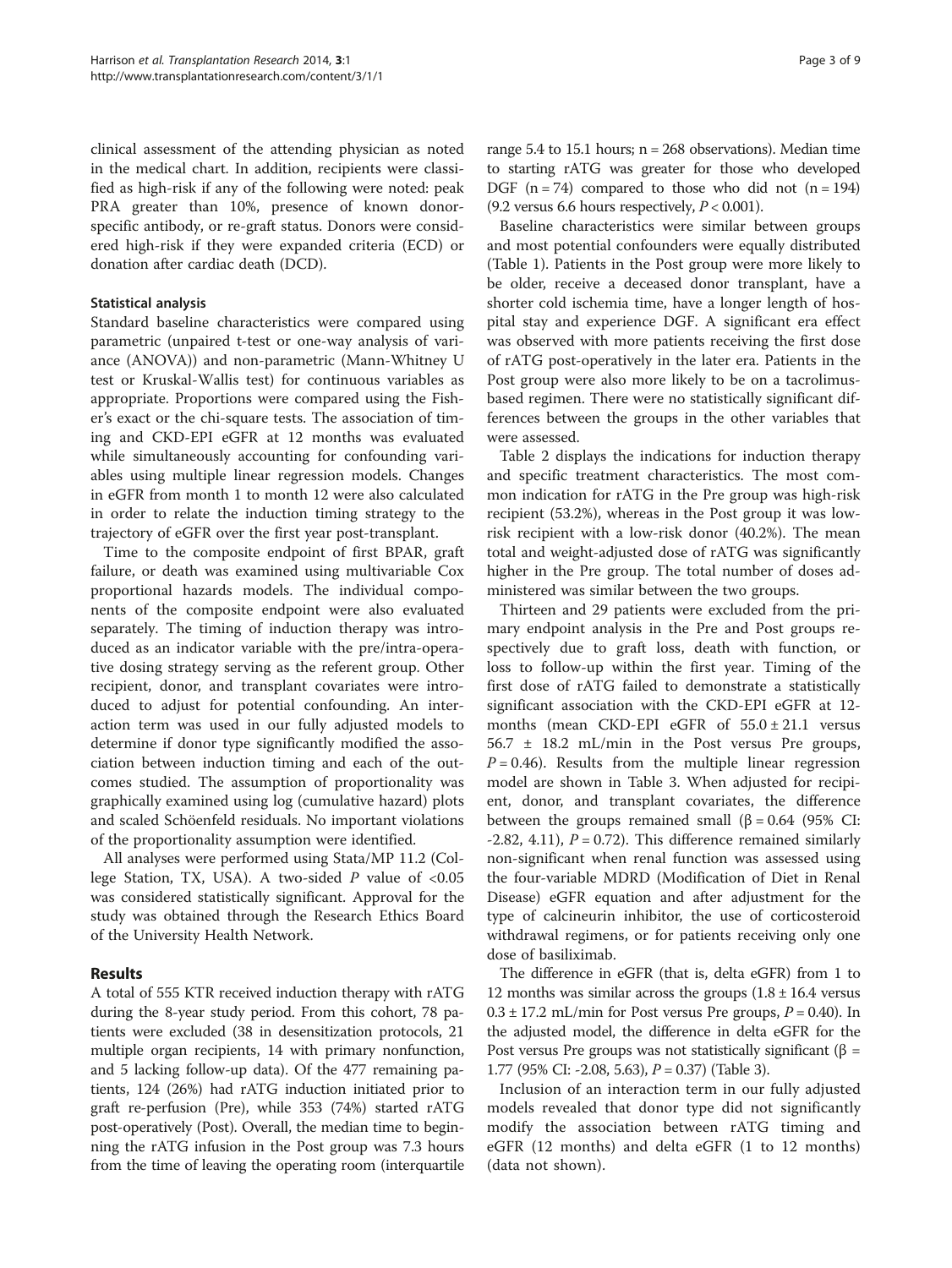| <b>Baseline characteristics</b>           | Total ( $n = 477$ )        | Pre $(n = 124)$                   | Post $(n = 353)$    | P value |
|-------------------------------------------|----------------------------|-----------------------------------|---------------------|---------|
|                                           |                            | <b>Recipient characteristics</b>  |                     |         |
| Mean recipient age (years)                | 477                        | $48.5 \pm 13.3^{\circ}$           | $51.3 \pm 13.1$     | 0.04    |
| Recipient sex                             |                            |                                   |                     |         |
| Male                                      | 296                        | 70 (56.5%)                        | 226 (64.0%)         | 0.14    |
| Female                                    | 181                        | 54 (43.6%)                        | 127 (36.0%)         |         |
| Race                                      |                            |                                   |                     |         |
| Caucasian                                 | 289                        | 69 (55.7%)                        | 220 (62.3%)         | 0.19    |
| Non-Caucasian                             | 188                        | 55 (44.4%)                        | 133 (37.7%)         |         |
| Mean height (cm)                          | 477                        | $167.9 \pm 11.9$                  | $168.1 \pm 9.9$     | 0.83    |
| Mean weight (kg)                          | 477                        | $77.7 \pm 18.1$                   | $75.1 \pm 16.3$     | 0.13    |
| Body mass index (kg/m <sup>2</sup> )      | 477                        | $27.6 \pm 5.8$                    | $26.5\pm5.2$        | 0.07    |
| Cause of ESRD                             |                            |                                   |                     |         |
| Diabetes                                  | 83                         | 17 (13.7%)                        | 66 (18.7%)          |         |
| Glomerulonephritis                        | 171                        | 51 (41.1%)                        | 120 (34.0%)         |         |
| Polycystic kidney disease                 | 55                         | 15 (12.1%)                        | 40 (11.3%)          | 0.58    |
| Hypertension                              | 48                         | 12 (9.7%)                         | 36 (10.2%)          |         |
| Other                                     | 120                        | 29 (23.4%)                        | 91 (25.8%)          |         |
| Transplant number                         |                            |                                   |                     |         |
| First graft                               | 396                        | 105 (84.7%)                       | 291 (82.4%)         | 0.57    |
| Re-graft                                  | 81                         | 19 (15.3%)                        | 62 (17.6%)          |         |
| Median PRA (%)b                           | 477                        | 15 (0,49)                         | 10(0,46)            | 0.23    |
| Median length of stay (days) <sup>b</sup> | 477                        | 9(7,12)                           | 11(8,16)            | 0.01    |
|                                           |                            | Donor characteristics             |                     |         |
| Mean donor age (years)                    | 477                        | $45.8 \pm 13.9$                   | $48.5 \pm 14.2$     | 0.05    |
| Donor sex                                 |                            |                                   |                     |         |
| Male                                      | 250                        | 65 (52.4%)                        | 185 (52.4%)         | 1.00    |
| Female                                    | 227                        | 59 (47.8%)                        | 168 (47.6%)         |         |
| Median donor CrCl (mL/min)b, c            | 445 (117/328) <sup>d</sup> | 110.6 (92.9, 137.6)               | 110.5 (91.5, 140.9) | 0.88    |
| Mean CIT (min) <sup>e</sup>               | 244 (38/206) <sup>d</sup>  | $954.7 \pm 314.7$                 | $810.7 \pm 375.2$   | 0.03    |
| Donor type (%)                            |                            |                                   |                     |         |
| Deceased                                  | 312                        | 67 (54.0%)                        | 245 (69.4%)         | 0.002   |
| Living                                    | 165                        | 57 (46.0%)                        | 108 (30.6%)         |         |
| DCD kidneys                               |                            |                                   |                     |         |
| No                                        | 443                        | 124 (100%)                        | 319 (90.4%)         | < 0.001 |
| Yes                                       | 34                         | $0(0\%)$                          | 34 (9.6%)           |         |
|                                           |                            | <b>Transplant characteristics</b> |                     |         |
| Transplant era (%)                        |                            |                                   |                     |         |
| 2002 to 2004                              | 86                         | 31 (25.0%)                        | 55 (15.6%)          | < 0.001 |
| 2005 to 2007                              | 186                        | 61 (49.2%)                        | 125 (35.4%)         |         |
| 2008 to 2009                              | 205                        | 32 (25.8%)                        | 173 (49.0%)         |         |
| Delayed graft function                    |                            |                                   |                     |         |
| No                                        | 332                        | 99 (79.8%)                        | 233 (66.0%)         | 0.004   |
| Yes                                       | 145                        | 25 (20.2%)                        | 120 (34.0%)         |         |
| Maintenance CNI                           |                            |                                   |                     | < 0.001 |

# <span id="page-3-0"></span>Table 1 Recipient, donor, and transplant characteristics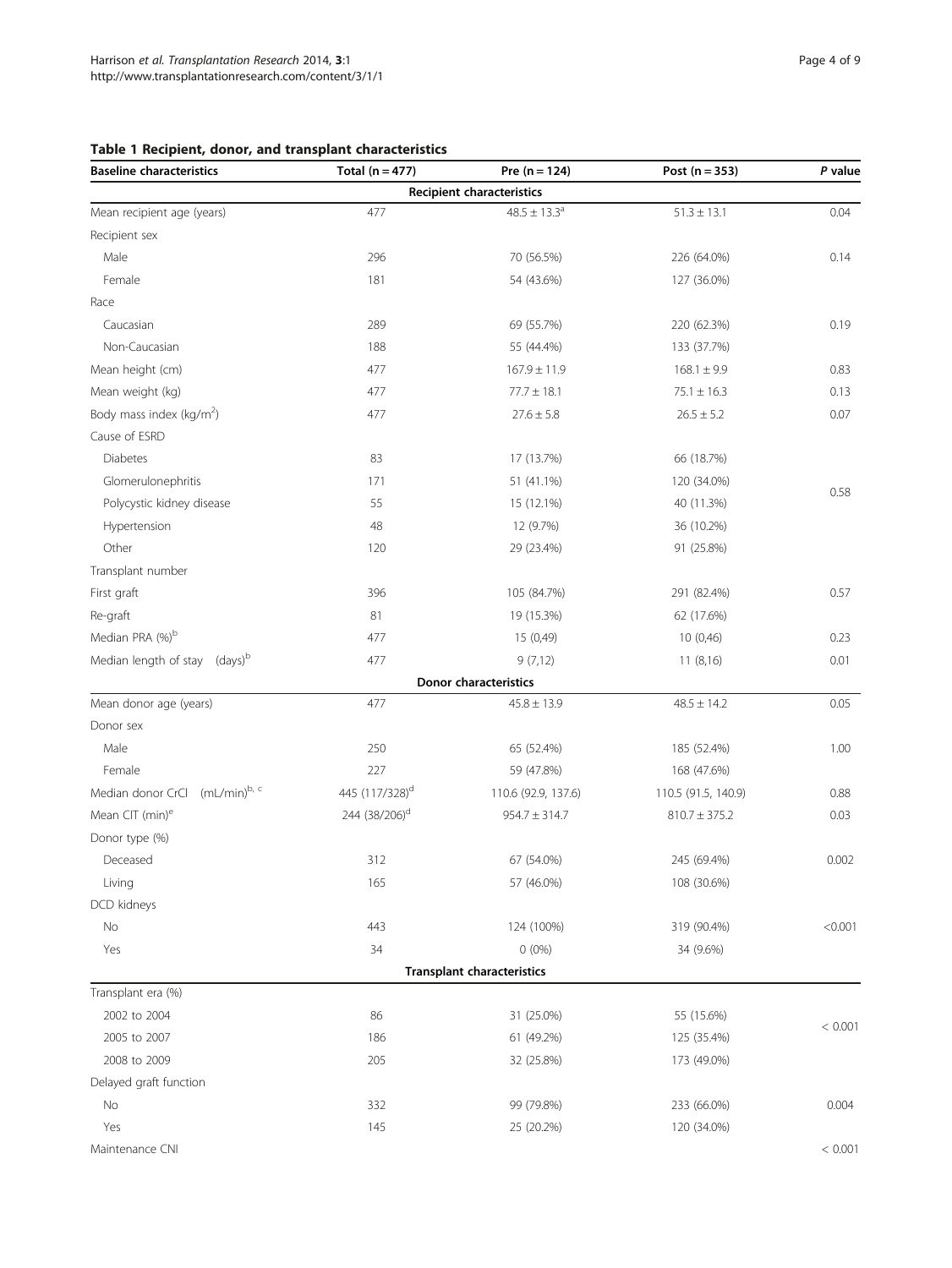| _____<br>_______ |     |            |             |
|------------------|-----|------------|-------------|
| Tacrolimus       | 360 | 78 (62.9%) | 282 (79.9%) |
| Cyclosporine     | 106 | 45 (36.3%) | 61 (17.3%)  |
| CNI-free         |     | $(0.8\%)$  | 10 (2.8%)   |

#### <span id="page-4-0"></span>Table 1 Recipient, donor, and transplant characteristics (Continued)

CIT, cold ischemia time; CNI, calcineurin inhibitor; CrCl, creatinine clearance; DCD, donation after cardiac death; ESRD, end stage renal disease; PRA, panel reactive antibodies.

<sup>a</sup>Plus-minus values are means ± standard deviation.

<sup>b</sup>Median (interquartile range).

<sup>c</sup>Creatinine clearance estimated using the Cockcroft-Gault formula.

d Total number assessed (Pre group/Post group).

e Deceased donor kidney transplants only.

#### Composite of BPAR, graft loss or death

The median follow-up time was 3.0 years (interquartile range 1.6 years to 4.9 years). This constituted a total of 1200.1 person-years at risk for the composite outcome. There was no significant difference in time to first BPAR, graft loss, death or the composite across treatment groups as depicted by the Kaplan-Meier failure functions in Figure [1](#page-5-0). These findings were confirmed in the multivariable Cox proportional hazards model after adjustment for potential confounders (Table [4\)](#page-6-0). The adjusted hazard ratio for the composite endpoint was 0.94 (95% CI: 0.58, 1.53;  $P = 0.81$ ). Inclusion of an interaction term for timing of induction and donor type in our fully adjusted model showed that donor type did not significantly modify the association between timing of induction and the outcomes of first BPAR, graft loss, death, or the composite ( $P$  values for interaction = 0.61, 0.27, 0.48, 0.69, respectively). Moreover, adjustment for the type of calcineurin inhibitor at hospital discharge or estimating the treatment effect in a propensity score matched subcohort (85 Pre/Intra versus 85 Post) corroborated the null association of timing and the study outcomes observed in the primary analysis (data not shown).

## **Discussion**

Timing of the first dose of rATG induction prior to graft reperfusion had no significant impact on renal function at one year when compared to post-operative administration in this retrospective cohort study of adult KTR. In both the unadjusted and adjusted linear regression models, this difference remained nonsignificant. The CKD-EPI equation was used to estimate renal function as it has recently been shown to offer better performance when compared to the MDRD study equation in KTR [\[8](#page-8-0)]. Furthermore, postoperative administration of rATG induction had no discernable effect on time to first BPAR, graft loss, death or the composite when evaluated over the 5-year followup period. These findings were confirmed in multivariable Cox regression models.

Notably, patients in the Post group were more likely to be older, recipients of deceased donor organs, transplanted later in the study period, and had longer lengths of stay in hospital. This is a reflection of time trends in the population transplanted at our center, with recipients of greater medical complexity and an increasing use of ECD and DCD donor organs in the more recent era. Lower dosing of rATG in the Post group reflects practice changes over time. In 2007, we instituted a new immunosuppression protocol for low-risk patients that included low dose rATG (3 mg/kg) for induction. In recent years there has also been a trend towards reducing the total dose of rATG induction for high-risk patients. However, when controlling for these variables in the adjusted model we observed no difference in outcome by the two timing strategies. In fact, the higher prevalence of negative risk factors and lower rATG dosing in

#### Table 2 rATG indication and treatment characteristics

|                                              | Pre $(n = 124)$     | Post $(n = 353)$ | P value  |
|----------------------------------------------|---------------------|------------------|----------|
| Indication for rATG                          |                     |                  |          |
| High risk recipient and donor                | 3(2.4%)             | 28 (7.9%)        |          |
| High risk recipient                          | 66 (53.2%)          | 112 (31.7%)      | < 0.001  |
| High risk donor                              | 16 (12.9%)          | 71 (20.1%)       |          |
| Low risk recipient and donor                 | 39 (31.5%)          | 142 (40.2%)      |          |
| Mean total dose rATG (mg)                    | $467.7 \pm 157.5^a$ | $379.5 + 160.0$  | < 0.0001 |
| Mean total weight-adjusted dose rATG (mg/kg) | $6.0 \pm 1.4$       | $5.1 \pm 2.0$    | < 0.0001 |
| Median number rATG dosesb                    | 5(4, 6)             | 5(4, 6)          | 0.17     |

rATG, rabbit antithymocyte globulin.

a Plus-minus values are means ± standard deviation.

<sup>b</sup>Median (interquartile range).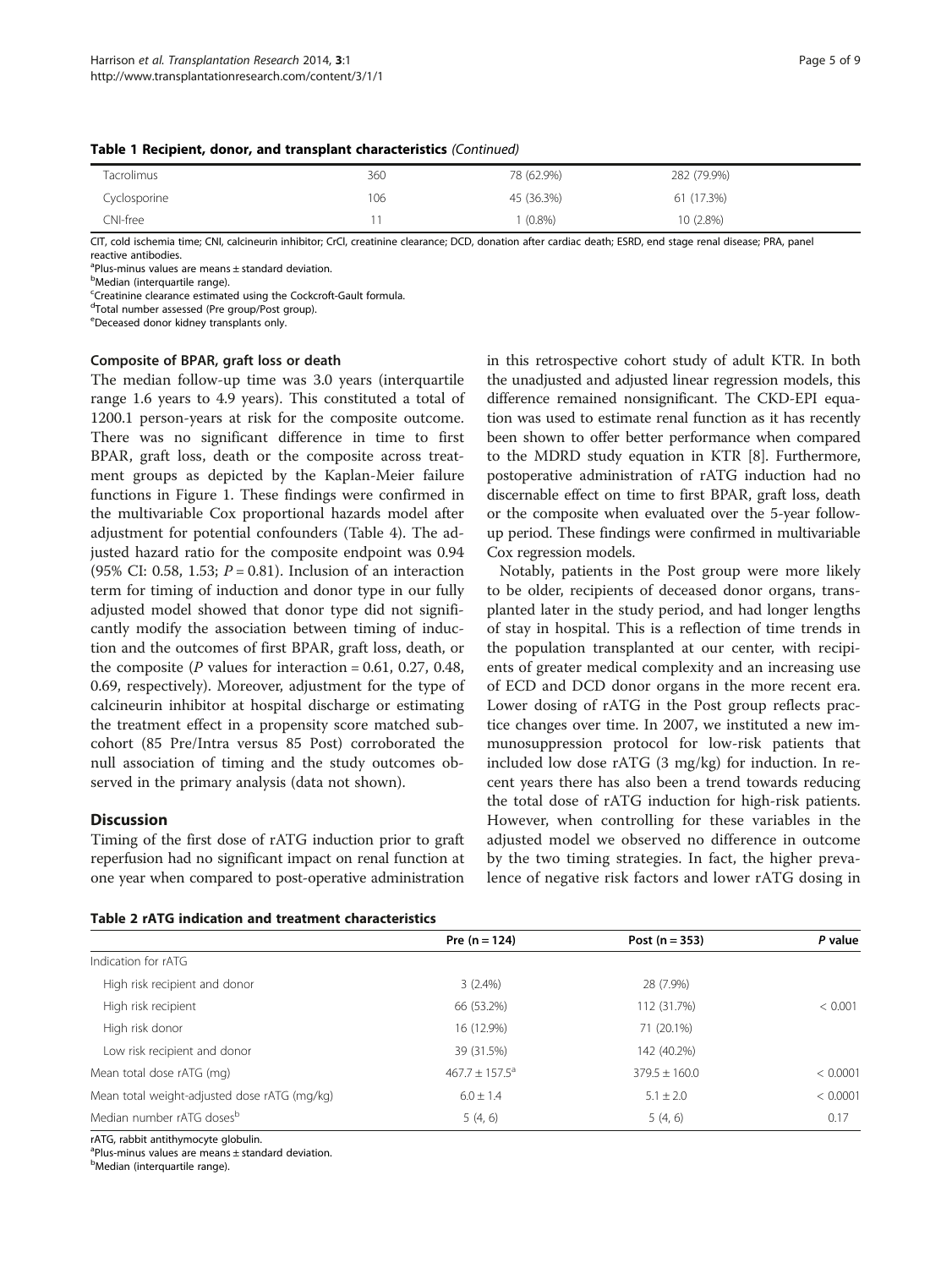| <b>Models</b>  | Mean CKD-EPI eGFR <sup>a</sup> beta coefficient for timing (95% CI) | Mean delta CKD-EPI eGFR <sup>a</sup> beta coefficient for timing (95% CI) |
|----------------|---------------------------------------------------------------------|---------------------------------------------------------------------------|
|                | $-1.67$ (-6.07, 2.74)                                               | $1.52$ (-2.06, 5.10)                                                      |
| 2              | $-0.67$ ( $-5.11$ , 3.77)                                           | $0.97$ (-2.69, 4.63)                                                      |
| 3              | $1.14 (-2.36, 4.64)$                                                | $1.62$ (-2.16, 5.41)                                                      |
| $\overline{4}$ | $0.88$ ( $-2.51$ , 4.27)                                            | $1.46$ ( $-2.31$ , 5.23)                                                  |
| .5             | $0.64$ (-2.82, 4.11)                                                | $1.77$ ( $-2.08$ , 5.63)                                                  |

<span id="page-5-0"></span>Table 3 Linear regression models for mean CKD-EPI eGFR at 12 months and mean delta CKD-EPI eGFR at 1 versus 12 months

**Model 1** = Timing only.

Model 2 = Model 1 + indication (high risk recipient and donor, high risk recipient, high risk donor, low risk recipient and donor).

Model 3 = Model 2 + 1-month recipient eGFR (CKD-EPI) + weight-adjusted total rATG dose + recipient sex + recipient BMI + recipient age + recipient race (Caucasian or non-Caucasian) + cause of ESRD (diabetes or non-diabetes) + time on dialysis + peak PRA + re-graft status.

**Model 4** = Model 3 + donor age + donor sex + donor type (living or deceased).

**Model 5** = Model 4 + transplant era + occurrence of DGF.

BMI, body mass index; CKD-EPI, Chronic Kidney Disease Epidemiology Collaboration; DGF, delayed graft function; eGFR, estimated glomerular filtration rate; ESRD, end stage renal disease; PRA, panel reactive antibodies; rATG, rabbit antithymocyte globulin. <sup>a</sup>in mL/min.

the Post group would suggest that the presence of residual confounding bias would lead to worse outcomes for the Post group. This increases the robustness of our inferences.

A number of studies have shown the efficacy of postoperative rATG induction in reducing acute rejection rates [[2-4\]](#page-7-0), however others have suggested that intra-operative infusion may be preferable [\[5,9-12\]](#page-8-0). In a prospective, randomized, controlled trial of intra-operative versus postoperative rATG among 58 KTR, Goggins et al. demonstrated that the incidence of DGF is reduced with administration prior to cross-clamp removal [\[6](#page-8-0)]. Ischemia has been shown to cause endothelial activation and promotion of leukocyte adhesion and trafficking into the allograft, which in turn leads to expression of co-stimulatory molecules, cytokine release, and lymphocyte activation [[13](#page-8-0)].

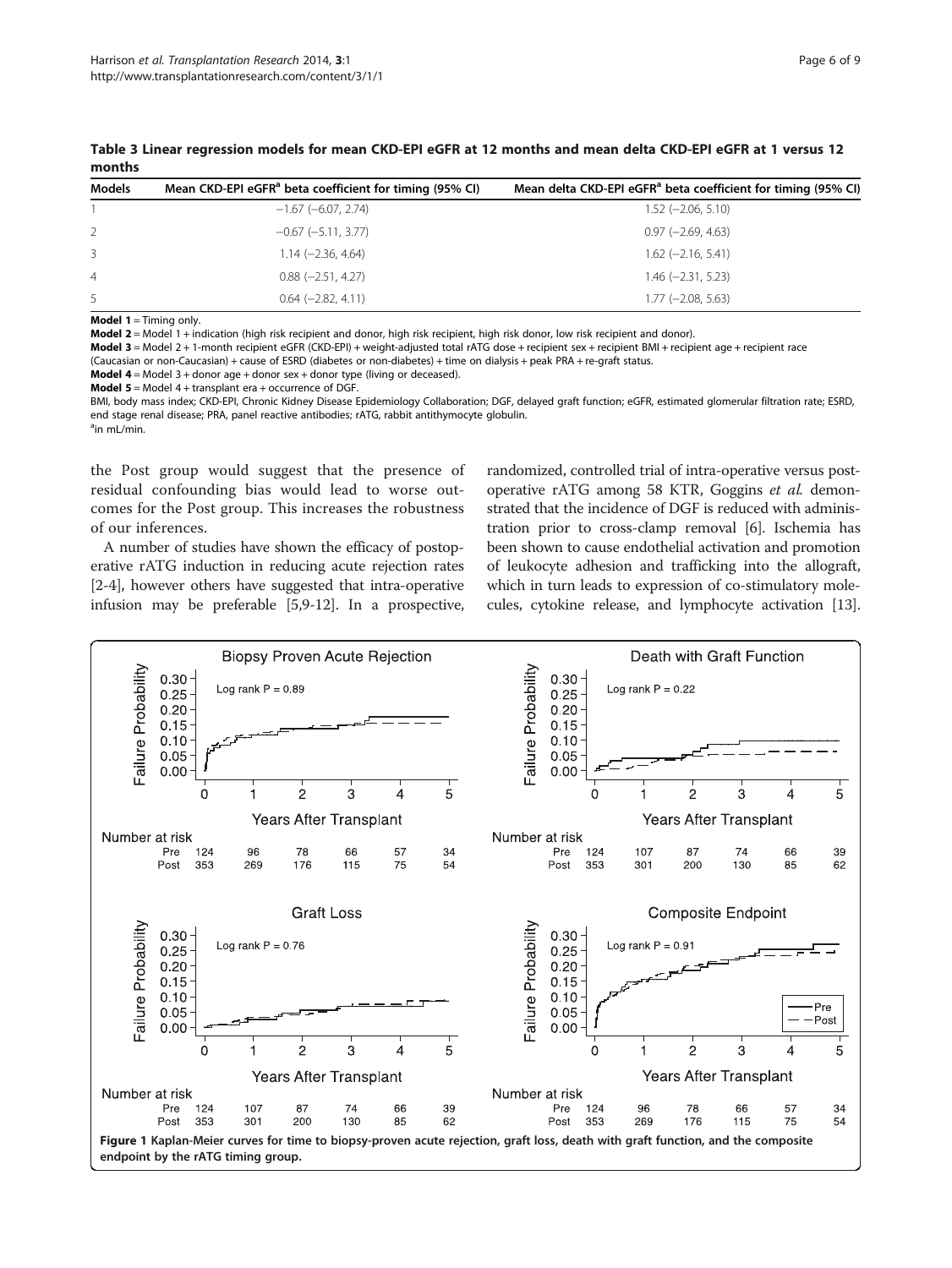|             | Number of events <sup>a</sup> | Pre (n = $124$ ) <sup>b</sup> | Post $(n = 353)^b$ | Hazard Ratio (95% CI) <sup>c</sup> | P value |
|-------------|-------------------------------|-------------------------------|--------------------|------------------------------------|---------|
| <b>BPAR</b> | 68 (19/49)                    | 17.6%                         | 15.5%              | 0.90(0.50, 1.64)                   | 0.73    |
| Graft loss  | 29 (8/21)                     | 8.6%                          | 10.1%              | 1.04(0.41, 2.61)                   | 0.94    |
| Death       | 26(10/16)                     | 9.8%                          | 6.3%               | 0.54(0.21, 1.39)                   | 0.20    |
| Composite   | 103 (29/74)                   | 27.0%                         | 25.7%              | 0.94(0.58, 1.53)                   | 0.81    |

<span id="page-6-0"></span>Table 4 Cox model for biopsy-proven acute rejection, graft loss and death (n = 477) over 5-year follow-up

<sup>a</sup>Total number of events (Pre group/Post group).

<sup>b</sup>Cumulative probability of the outcome at 5-years using the Kaplan-Meier product limit method.

c Predictors in the Cox model include: timing of induction, indication (high risk recipient and donor, high immunologic risk recipient, high risk donor and low

immunologic risk recipient), occurrence of DGF, weight-adjusted total rATG dose, recipient age, recipient sex, recipient race (Caucasian or non-Caucasian), cause of ESRD (diabetes or non-diabetes), time on dialysis, peak PRA, re-graft status, recipient BMI, donor age, donor sex, donor type (living or deceased), and transplant era (2002 to 2004, 2005 to 2007 and 2008 to 2009).

BMI, body mass index; BPAR, biopsy-proven acute rejection; CI, confidence interval; DGF, delayed graft function; ESRD, end stage renal disease; PRA, panel reactive antibodies; rATG, rabbit antithymocyte globulin.

Since rATG is comprised of antibodies to many of these ischemic-reperfusion injury mediators, it may act to attenuate this response [[14,15\]](#page-8-0). While the intra-operative group had a lower mean serum creatinine at 14 days posttransplant, this early difference in renal function was not statistically significant by day 30 [[6\]](#page-8-0).

From a practice standpoint, operational factors favor postoperative administration of rATG. Preparation of this drug involves dose calculation, reconstitution of multiple medication vials, dilution in an appropriate volume, and limited stability that precludes advance admixing. Pre-medication is required, and the infusion must be run through a high-flow vein using an inline filter over a minimum of 6 hours with close monitoring [\[1](#page-7-0)]. While some centers have been able to address these issues through strategies such as order sets, protocols, education, and involvement of the clinical pharmacist, time between patient arrival and transfer to the operating room is often insufficient to allow for pre-operative dosing and physical transport of the patient with rATG infusing may present a challenge.

Intra-operative dosing also introduces safety risks such as erroneous administration technique, which has consistently been one of the most harmful types of medication errors in health systems reporting [\[16\]](#page-8-0). The typical process for medication administration in the operating room is dramatically abbreviated and lacks the usual safeguards that exist in other areas of the hospital [\[7](#page-8-0)]. In a Canadian survey of 687 anesthesiologists, 85% report a drug error or a near miss in clinical practice [\[17\]](#page-8-0). In a New Zealand study, 12.5% of practitioners surveyed reported that they were aware of harm caused to a patient as a result of a drug administration error [\[18\]](#page-8-0). In mid-2007, computerized prescriber order entry was instituted on the inpatient wards at our hospital. This change introduced further complexities to the peri-operative workflow since the operating room retained a paperbased process. Due to the occurrence of a number of severe intra-operative medication errors involving rATG, a

practice change was instituted in late 2007 to have rATG administered in the immediate post-operative setting. This allowed for management by experienced staff, simplified workflow, and has since eliminated serious medication errors associated with rATG at our center.

While intra-operative administration of rATG may have a favorable impact on short-term outcomes, there is limited literature to show that a benefit is maintained over time. Such short-term outcomes are certainly relevant, however induction therapy may also have more durable effects that are important to examine. Potential long-term benefits of rATG induction may include improved graft survival by decreasing acute rejection rates and limiting exposure to calcineurin inhibitors in the early post-transplant period. In our study, we observed no differences by timing of rATG induction on clinically meaningful endpoints including eGFR, BPAR, graft loss, or death over the follow-up period.

Our study addresses a clear gap in the literature. The single previous report evaluating timing of rATG induction in KTR involved a small number of patients with a follow-up period of only 30 days. With the shift in clinical practice at our institution we had a unique opportunity to examine the impact of rATG induction timing. The present study is the largest to date and has a median duration of follow-up of 3 years. The use of multivariable regression modeling to adjust for potential confounders strengthens our analysis of timing of induction therapy as it relates to meaningful clinical endpoints. Despite the shift in the later era towards postoperative administration, there remained a significant degree of overlap between pre- versus post-operative administration during the 8-year study period, with good representation of both high and low risk patients in both Pre and Post groups across all transplant eras.

There are limitations to our study that deserve mention. First, this was not a randomized controlled trial, and therefore the possibility of residual confounding exists. To reduce this risk, data were retrieved through a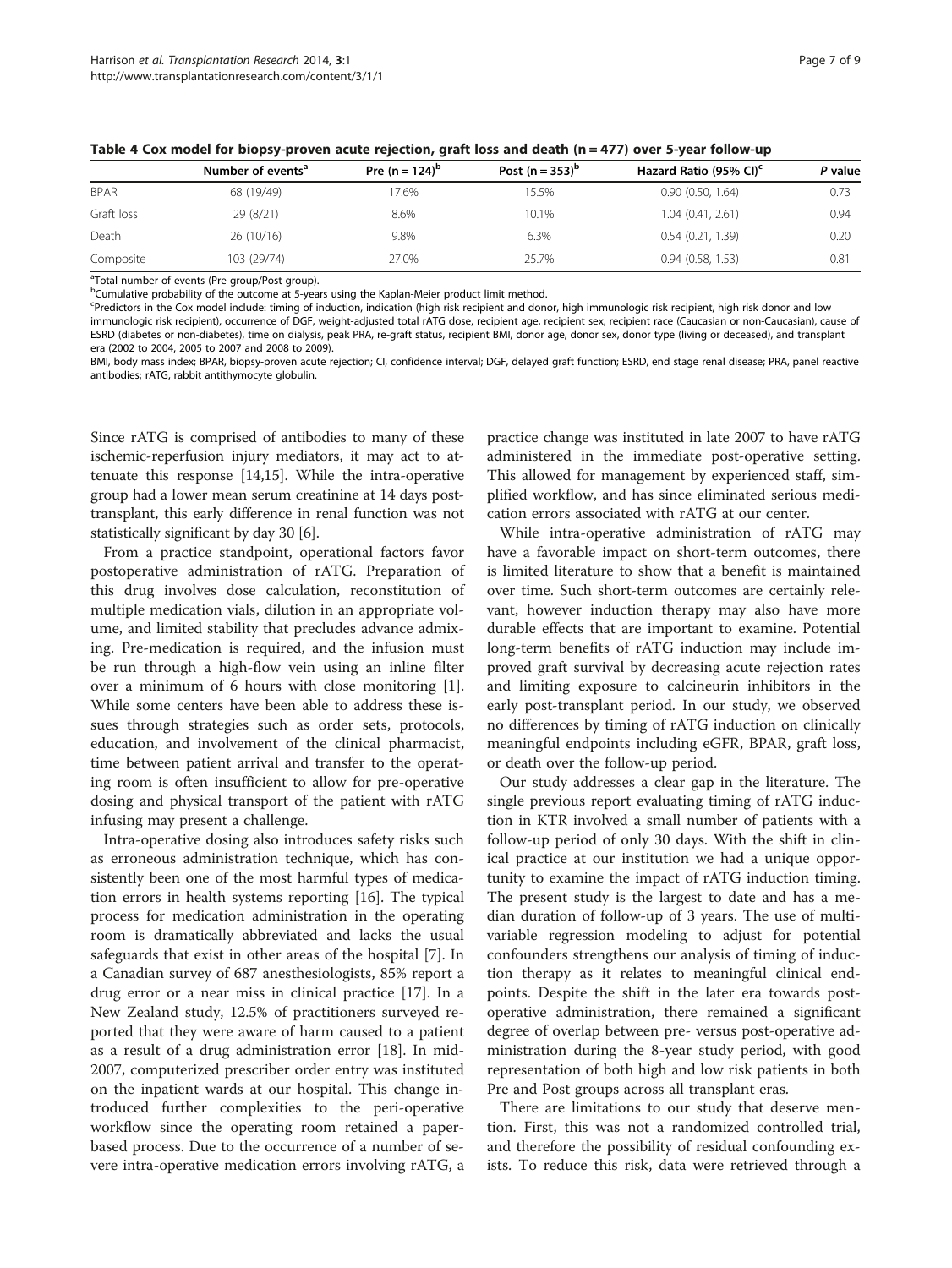<span id="page-7-0"></span>systematic chart review, all variables were defined a priori, and multivariable modeling was used to account for differences in baseline characteristics between the groups. Moreover, an assessment of the effectiveness (versus efficacy) of rATG timing in the real world setting is best estimated using a clinical cohort. Second, there may have been a selection bias related to timing since, following implementation of the practice change, 23% of patients in the later era still received rATG preoperatively. It is possible that some of these cases may have had higher risk features that were not captured in our baseline analysis and may have been pre-disposed to worse outcomes. Notably, it is routine practice in our center to admit patients for living donor kidney transplantation on the night before surgery which allows adequate time for pre-operative rATG administration. This likely accounts for the majority of patients in the Pre group in the later era. Third, since rATG was often prescribed in response to the development of DGF postoperatively, it was not possible to analyze the impact of rATG timing on the incidence of DGF without significant confounding by indication. However, the occurrence of DGF in the early postoperative period was included as a confounder in our statistical models. Fourth, because this study was conducted in a single institution, the findings may not be entirely generalizable to other settings. Finally, although this is the largest study to date on the issue of induction timing and kidney transplant outcomes, it may have been underpowered to rule out small treatment effects.

## Conclusions

The results of this retrospective cohort study of KTR suggest that pre/intra-operative versus postoperative administration of rATG induction has similar implications for renal function at one year post-transplant. Moreover, the risk of developing clinically relevant endpoints over a 5-year follow-up period was comparable across rATG timing groups. While our results do not definitively rule out a small but meaningful benefit of pre/intra-operative administration of rATG, we believe our findings open the door to explore more flexible timing strategies for the first dose of rATG induction therapy in kidney transplantation.

#### Abbreviations

BPAR: Biopsy-proven acute rejection; CKD-EPI: Chronic Kidney Disease Epidemiology Collaboration; DCD: Donation after cardiac death; DGF: Delayed graft function; ECD: Extended criteria donor; eGFR: estimated glomerular filtration rate; ESRD: End-stage renal disease; KTR: Kidney transplant recipients; MDRD: Modification of diet in renal disease; PRA: Panel reactive antibodies; rATG: rabbit antithymocyte globulin.

#### Competing interests

The authors of this manuscript declare that they have no competing interests. The study sponsor (Genzyme Canada Inc.) played no role in any

aspect of the research design, conduct, data analysis, manuscript preparation or submission.

#### Authors' contributions

JJH, BH and SJK participated in designing the study, performing the research, analyzing the data and writing and reviewing the manuscript. YL participated in analyzing the data and reviewing the manuscript. OF participated in performing the research, analyzing the data and reviewing the manuscript. All authors read and approved the final manuscript.

#### Authors' information

JJH (BScPharm, MSc) is the Pharmacy Clinical Site Leader for the Multi-Organ Transplant Program and the Department of Pharmacy Services, Toronto General Hospital, University Health Network. She is also Assistant Professor (Status) with the Leslie Dan Faculty of Pharmacy, University of Toronto, Toronto, Ontario. BH (BScPharm, MSc) is a Staff Pharmacist with the Multi-Organ Transplant Program and the Department of Pharmacy Services, Toronto General Hospital, University Health Network. He is also Assistant Professor (Status) with the Leslie Dan Faculty of Pharmacy, University of Toronto, Toronto, Ontario. YL (MSc) is a Statistician with the Kidney Transplant Program and Division of Nephrology, Toronto General Hospital, University of Toronto, Toronto, Ontario. OF (dipHSM, MPH, MEd, CHE, DHA (c)) is the Research Manager for the Kidney Transplant Program and Division of Nephrology, Toronto General Hospital, University Health Network, Toronto, Ontario. SJK (MD, PhD, MHS, FRCPC) is a Transplant Nephrologist with the Kidney Transplant Program, Toronto General Hospital, University Health Network and the Division of Nephrology, Toronto General Hospital and St Michael's Hospital, University of Toronto, Toronto, Ontario.

#### Acknowledgements

The authors wish to thank Renee Woo, Jenny Limcangco, Marsail Wanis, and the students in the Multi-Organ Transplant Student Research Training Program for their contributions to the data collection, entry, and auditing.

#### Author details

<sup>1</sup>Department of Pharmacy Services, Toronto General Hospital University Health Network 585 University Avenue, Munk Building, BCS-076, M5G 2 N2 Toronto, Ontario, Canada. <sup>2</sup>Department of Pharmacy Services, Toronto General Hospital University Health Network 200 Elizabeth Street Eaton Building, EN B-214, M5G 2C4 Toronto, Ontario, Canada. <sup>3</sup>Toronto General Hospital University Health Network 585 University Avenue, 11C-1183, M5G 2 N2 Toronto, Ontario, Canada. <sup>4</sup>Toronto General Hospital University Health Network 585 University Avenue, 11C-1198b, M5G 2 N2 Toronto, Ontario, Canada. <sup>5</sup> Division of Nephrology and the Kidney Transplant Program, Toronto General Hospital University Health Network 585 University Avenue, 11C-1183, M5G 2 N2 Toronto, Ontario, Canada.

#### Received: 13 August 2013 Accepted: 23 December 2013 Published: 3 January 2014

#### References

- Thymoglobulin®: (Anti-thymocyte Globulin [Rabbit]) [product monograph]. Mississauga (ON): Genzyme Canada Inc; 2008.
- 2. Mourad G, Garrigue V, Squifflet JP, Besse T, Berthoux F, Alamartine E, Durand D, Rostaing L, Lang P, Baron C, Glotz D, Antoine C, Vialtel P, Romanet T, Lebranchu Y, Al Najjar A, Hiesse C, Potaux L, Merville P, Touraine JL, Lefrancois N, Kessler M, Renoult E, Pouteil-Noble C, Cahen R, Legendre C, Bedrossian J, Le Pogamp P, Rivalan J, Olmer M, et al: Induction versus noninduction in renal transplant recipients with tacrolimus based immunosuppression. Transplantation 2001, 72:1050–1055.
- 3. Charpentier B, Rostaing L, Berthoux F, Lang P, Civati G, Touraine JL, Squifflet JP, Vialtel P, Abramowicz D, Mourad G, Wolf P, Cassuto E, Moulin B, Rifle G, Pruna A, Merville P, Mignon F, Legendre C, Le Pogamp P, Lebranchu Y, Toupance O, Hurault De Ligny B, Touchard G, Olmer M, Purgus R, Pouteil-Noble C, Glotz D, Bourbigot B, Leski M, Wauters JP, Kessler M: A three-arm study comparing immediate tacrolimus therapy with antithymocyte globulin induction therapy followed by tacrolimus or cyclosporine A in adult renal transplant recipients. Transplantation 2003, 75:844–851.
- 4. Lebranchu Y, Bridoux F, Büchler M, Le Meur Y, Etienne I, Toupance O, Hurault De Ligny B, Touchard G, Moulin B, Le Pogamp P, Reigneau O, Guignard M, Rifle G: Immunoprophylaxis with basiliximab compared with